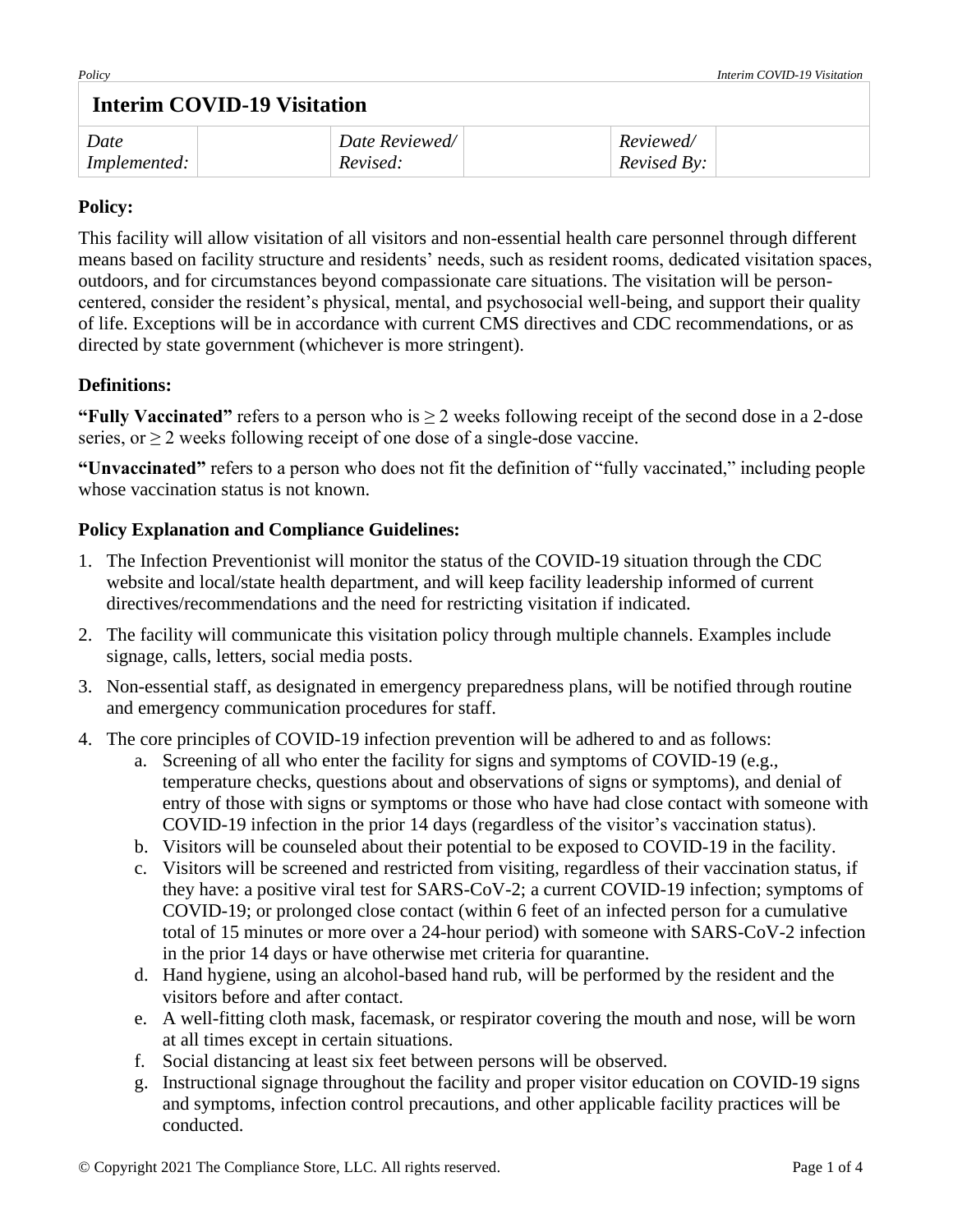- h. Cleaning and disinfection of highly touched surfaces in the facility and in designated visitation areas after each visit will be performed.
- i. Staff will adhere to the appropriate use of personal protective equipment (PPE).
- j. The facility will utilize effective strategies of cohorting residents (e.g., separate areas dedicated to COVID-19 care).
- k. The facility will conduct resident and staff testing as per current CMS guidance.
- l. Physical barriers (e.g., clear Plexiglass dividers, curtains) will be used to ensure privacy and reduced risk of transmission during in-person visits.
- m. Visitors who are unable to adhere to these principles of COVID-19 infection prevention will not be permitted to visit or will be asked to leave.
- 5. Outdoor visitation will be conducted in a manner that reduces the risk of COVID-19 transmission as follows and is the preferred method even when the resident and visitor are fully vaccinated against COVID-19:
	- a. Visits will be held outdoors whenever practicable and will be facilitated routinely barring weather conditions, a resident's health status or the facility's outbreak status.
	- b. Resident should wear well-fitting source control (if tolerated), maintain physical distancing from others, and not linger in common spaces when moving from their rooms to the outdoors.
	- c. The facility will have an accessible and safe outdoor space (*designate space*) in which to conduct outdoor visitation.
	- d. The facility will have no more than 2 visitors per resident and no more than 3 simultaneous visits occurring at the same time and will limit visits to 20 min*.*
- 6. Indoor visitation will be conducted in a manner that reduces the risk of COVID-19 transmission based on the following guidelines:
	- a. The facility will allow indoor visitation at all times and for all residents (regardless of vaccination status), except for a few circumstances when visitation should be limited solely to compassionate care situations due to a high risk of COVID-19 transmission. These scenarios include:
		- i. Vaccinated and unvaccinated residents with SARS-CoV-2 infection until they have met the criteria to discontinue Transmission-Based Precautions; or
		- ii. Vaccinated and unvaccinated residents in quarantine until they have met criteria for release from quarantine.
	- b. Whether unvaccinated residents are known to be close contacts or are identified as a part of a broad-based outbreak response but not known to be close contacts, indoor visitation should ideally occur only in the resident's room, the resident and their visitors should wear wellfitting source control (if tolerated) and physically distance (if possible).
	- c. Vaccinated residents should also follow source control and physical distancing recommendations.
	- d. Visitors should still wear source control and physically distance from other residents, staff, and other visitors that are not part of their group in the facility.
	- e. If the resident and all of their visitors are fully vaccinated, while alone in the resident's room or designated visitation room, the resident and their visitor(s) can choose to have close contact (including touch) and to not wear source control.
	- f. If either the resident or any of their visitors are not fully vaccinated, the safest approach is for everyone to maintain physical distancing and to wear source control. However, if the resident is fully vaccinated, they can choose to have close contact (including touch) with their unvaccinated visitor(s) while both continue to wear well-fitting source control.
	- g. Visitation may occur in the resident room if the resident is occupying a single-person room.
	- h. If a resident shares a room and an in-room visit must occur (e.g., resident unable to leave the room), an unvaccinated roommate should not be present during the visit. If neither resident is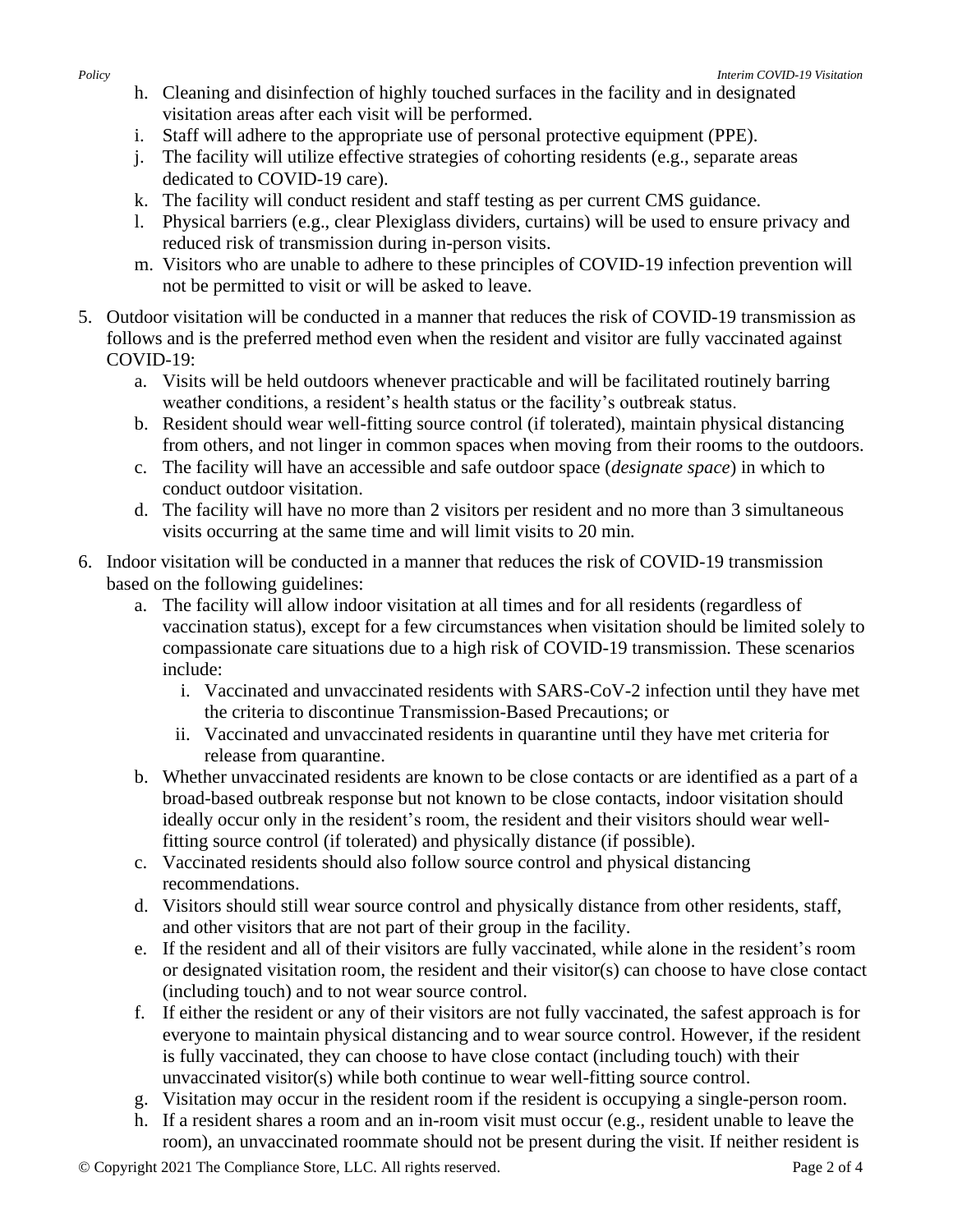able to leave the room, the facility will attempt to enable in-room visitation maintaining infection prevention and control practices, including physical distancing and source control.

- i. The facility will have no more than 2 *(insert number)* visitors per resident and no more than 3 simultaneous visits occurring at the same time and will limit visits to 20.
- j. The facility will ensure that visitors are to be maintained at the designated visitation area and if simultaneous visits occur, everyone in the designated area will wear source control and physically distance between the different visitation groups regardless of vaccination status.
- 7. When a new case of COVID-19 among staff or residents is identified, the facility will immediately begin outbreak testing and follow guidance from state and local health authorities and CMS on when visitation should be paused (except that required under federal disability rights law), until at least one round of facility-wide testing is completed. Visitation can resume based on the following criteria:
	- a. If the first round of outbreak testing reveals **no additional COVID-19 cases in other areas (e.g. units) of the facility**, then visitation can resume for residents in areas/units with no COVID-19 cases. However, the facility will suspend visitation on the affected unit until the facility meets the criteria to discontinue outbreak testing.
	- b. If the first round of outbreak testing reveals **one or more additional COVID-19 cases in other areas/units of the facility** (e.g., new cases in two or more units), then facilities should suspend visitation for all residents (vaccinated and unvaccinated), until the facility meets the criteria to discontinue outbreak testing.
	- c. If subsequent rounds of outbreak testing identify **one or more additional COVID-19 cases in other areas/units of the facility**, then the facility will suspend visitation for all residents (vaccinated and unvaccinated), until the facility meets the criteria to discontinue outbreak testing.
- 8. Visitors will be notified about the potential for COVID-19 exposure in the facility (e.g. appropriate signage regarding current outbreaks), and adhere to the core principles of COVID-19 infection and prevention, including effective hand hygiene and use of face coverings.
- 9. Compassionate care visits and visits required under the federal disability rights law should be **allowed at all times**, for any resident (vaccinated or unvaccinated) regardless of the resident's vaccination status, the county's COVID-19 positivity rate, or an outbreak.
- 10. Visitor testing may be offered, if feasible, in facilities in medium- or high-positivity counties and should prioritize visitors that visit regularly, although any visitor can be tested. Visitors will not be required to be tested or vaccinated (or show proof of such) as a condition of visitation.
- 11. Residents who are on transmission-based precautions for COVID-19 should only receive visits that are virtual, through windows, or in-person for compassionate care situations, with adherence to transmission-based precautions. This restriction will be lifted once transmission-based precautions are no longer required as per CDC guidelines.
- 12. Special considerations:
	- a. Health care workers not employed by the facility but provide direct care services: Healthcare workers will be allowed to come into the facility as long as they are not subject to a work exclusion due to an exposure to COVID-19 or showing signs or symptoms of COVID-19 after being screened. Screening for fever and respiratory symptoms apply in accordance with surveillance procedures.
	- b. Surveyors: Surveyors must be permitted entry into the facility unless they exhibit signs or symptoms of COVID-19 and should adhere to the core principles of COVID-19 infection and any COVID-19 infection prevention requirements set by state law.
	- c. Ombudsman: In-person access may be limited due to infection control concerns and/or transmission of COVID-19, such as the scenarios stated above for limiting indoor visitation, but may not be limited without reasonable cause. The core principles of infection prevention